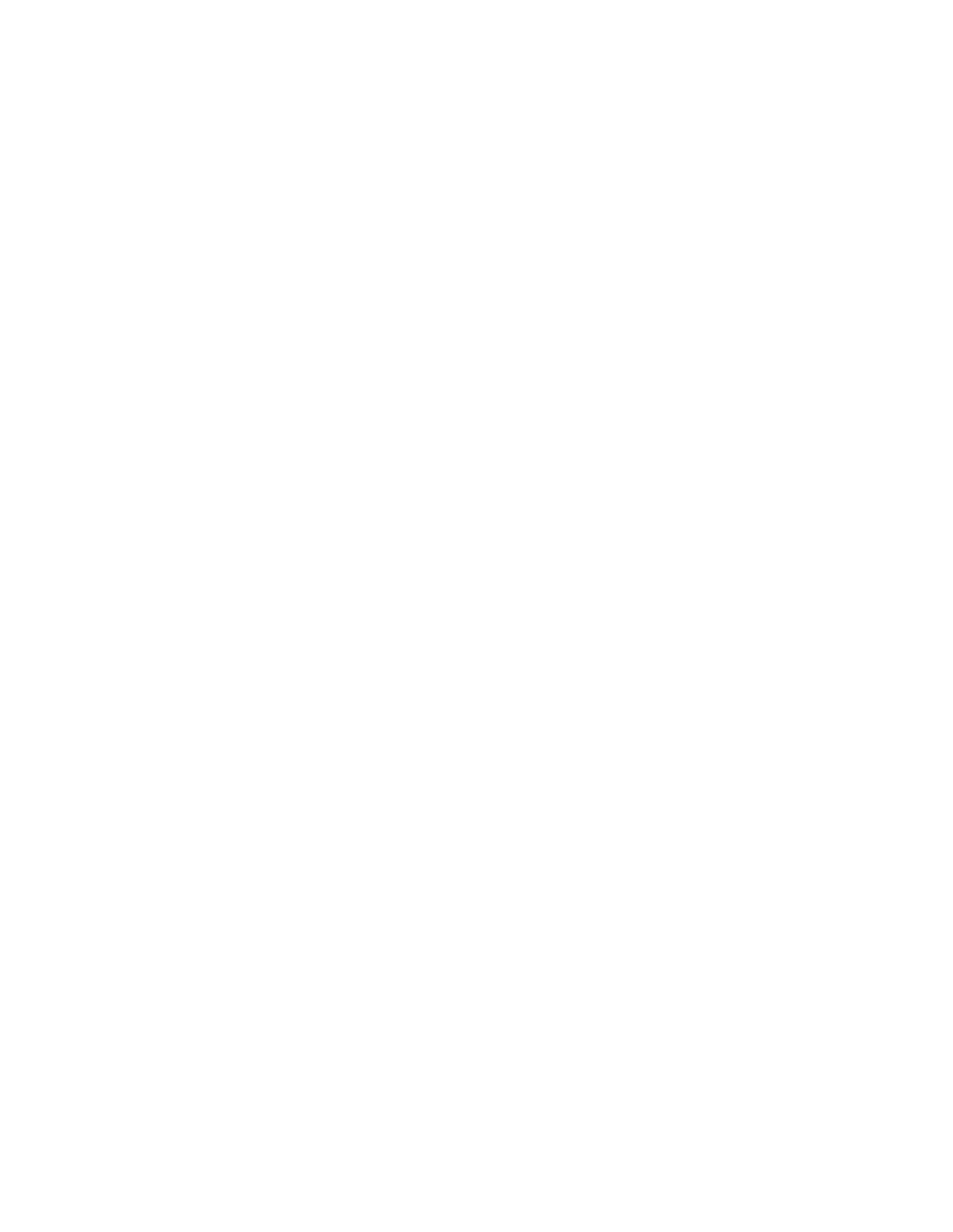#### **In the case of Rakić and Sarvan v. Serbia,**

The European Court of Human Rights (Third Section), sitting as a Committee composed of:

 Valeriu Griţco, *President,*  Branko Lubarda,

Mārtiņš Mits, *judges,*

and Marialena Tsirli, *Deputy Section Registrar,*

Having deliberated in private on 29 September 2015,

Delivers the following judgment, which was adopted on that date:

## PROCEDURE

1. The case originated in two applications (nos. 47939/11 and 56192/11) against Serbia lodged with the Court under Article 34 of the Convention for the Protection of Human Rights and Fundamental Freedoms ("the Convention") by two Serbian nationals, Mr Branko Rakić ("the first applicant") and Mr Dragan Sarvan ("the second applicant"), on 10 May 2011 and 27 April 2011 respectively.

2. The applicants were represented by Ms R. Garibović, a lawyer practising in Novi Pazar. The Serbian Government ("the Government") were represented by their Agent, Ms V. Rodić.

3. On 11 July 2014 the applications were communicated to the Government.

4. The Government objected to the examination of the applications by a Committee. After having considered this objection, the Court rejects it.

## THE FACTS

### I. THE CIRCUMSTANCES OF THE CASE

5. The applicants were born in 1976 and 1948 respectively and live in Požega.

6. They were employed by *Raketa-Putnički Saobraćaj AD*, a sociallyowned company based in Užice (hereinafter "the debtor").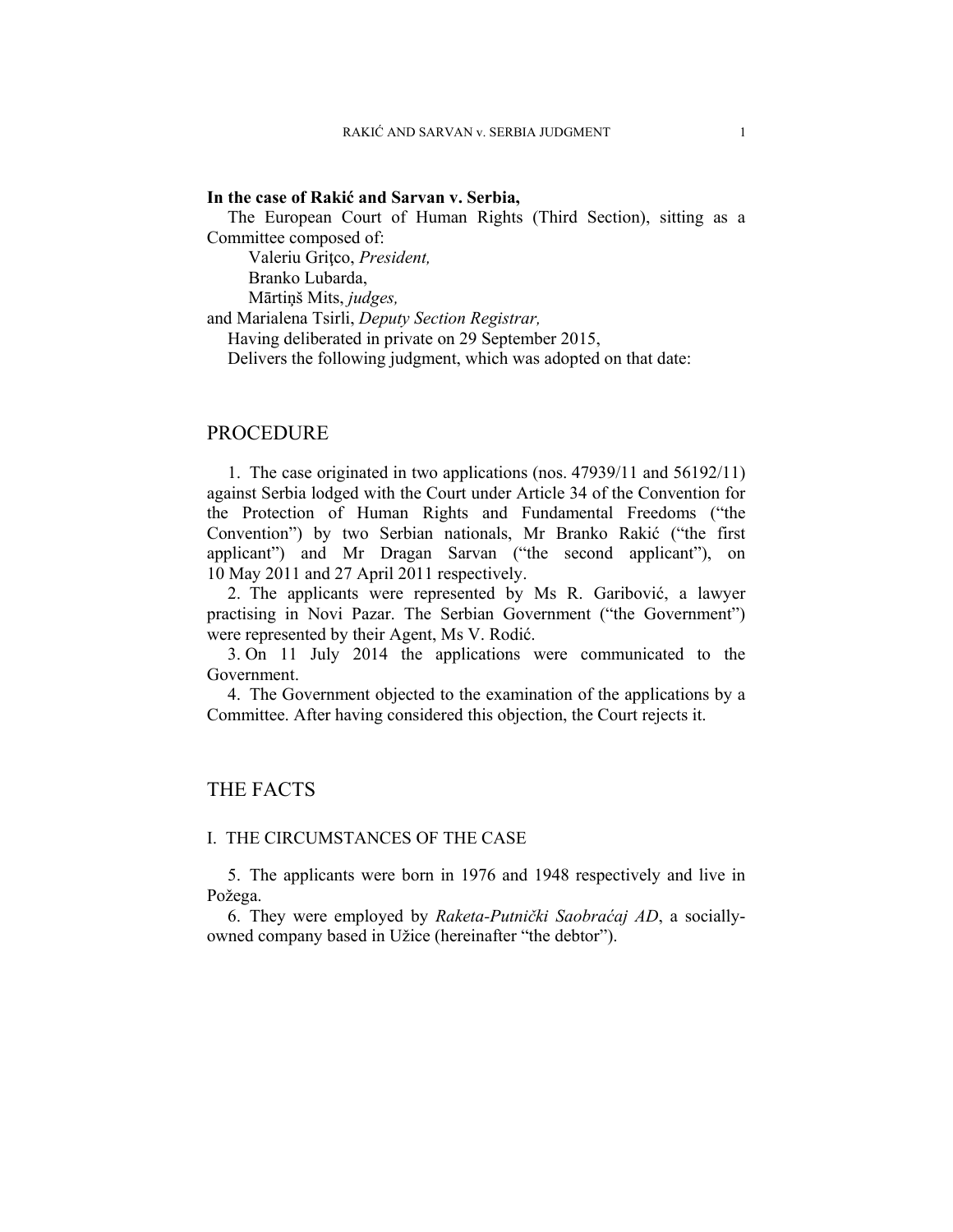#### **A. As regards the first applicant (Mr Branko Rakić)**

## *1. The first set of proceedings*

7. On 26 June 2006 the Požega Municipal Court ordered the debtor to pay the first applicant specified amounts on account of salary arrears and social insurance contributions, plus the costs of the civil proceedings. This judgment became final on 7 July 2006.

8. On 15 August 2006 upon the first applicant's request to that effect, the Požega Municipal Court ordered the enforcement of the said judgment and further ordered the debtor to pay the first applicant the enforcement costs.

#### *2. The second set of proceedings*

9. On 22 September 2006 the Požega Municipal Court ordered the debtor to pay the first applicant specified amounts on account of salary arrears and social insurance contributions, plus the costs of the civil proceedings. This judgment became final on 8 October 2006.

10. On 19 October 2006 upon the first applicant's request to that effect, the Požega Municipal Court ordered the enforcement of the said judgment and further ordered the debtor to pay the first applicant the enforcement costs.

#### *3. The third set of proceedings*

11. On 22 January 2008 the Požega Municipal Court ordered the debtor to pay the first applicant specified amounts on account of salary arrears and social insurance contributions, plus the costs of the civil proceedings. This judgment became final by 2009.

12. On 24 September 2009 upon the first applicant's request to that effect, the Požega Municipal Court ordered the enforcement of the said judgment and further ordered the debtor to pay the first applicant the enforcement costs.

#### **B. As regards the second applicant (Mr Dragan Sarvan)**

### *1. The first set of proceedings*

13. On 19 June 2006 the Požega Municipal Court ordered the debtor to pay the second applicant specified amounts on account of salary arrears and social insurance contributions, plus the costs of the civil proceedings. This judgment became final on 5 July 2006.

14. On 21 August 2006 upon the second applicant's request to that effect, the Požega Municipal Cour ordered the enforcement of the said judgment and further ordered the debtor to pay the second applicant the enforcement costs.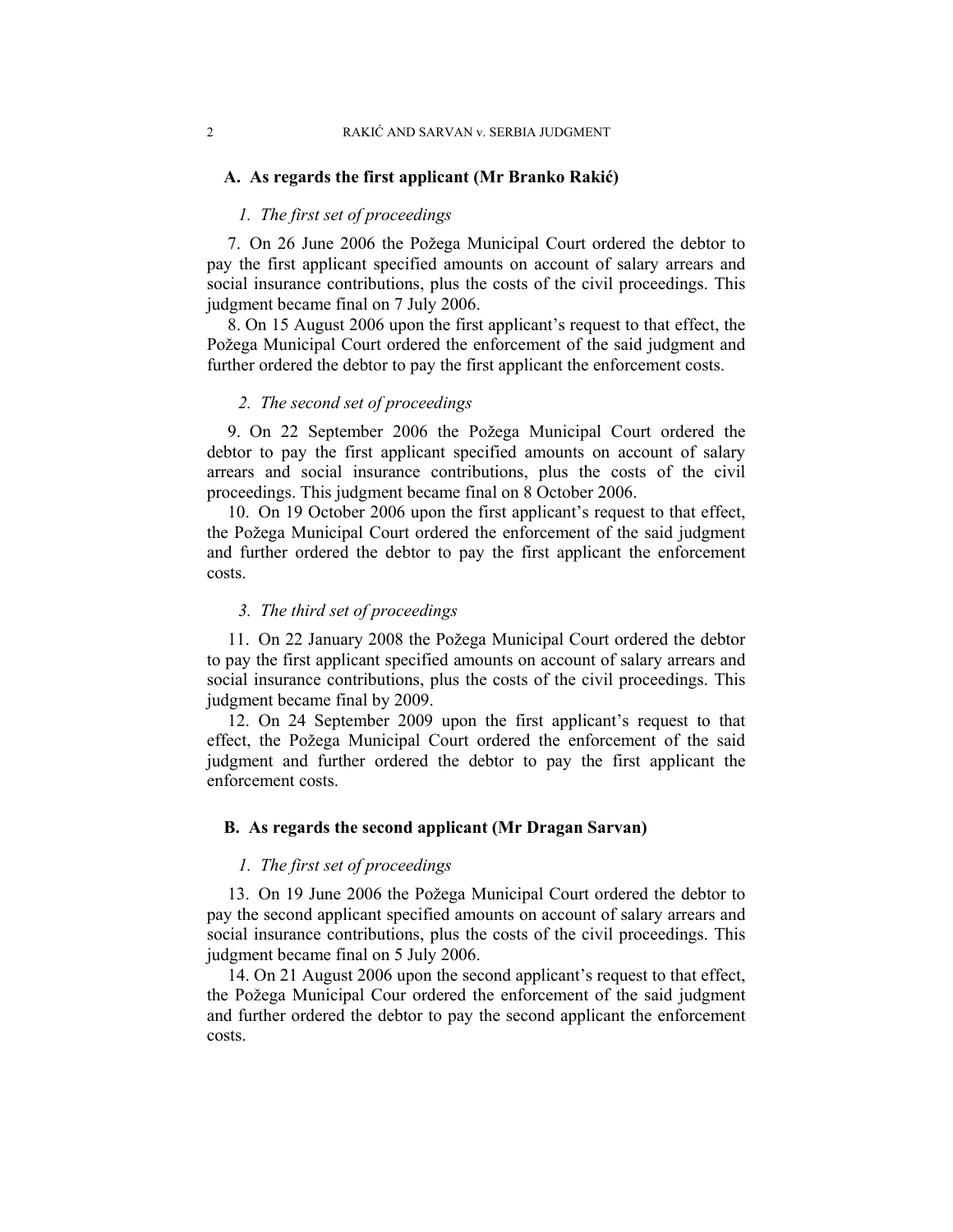#### *2. The second set of proceedings*

15. On 21 September 2006 the Požega Municipal Court ordered the debtor to pay the second applicant specified amounts on account of salary arrears and social insurance contributions, plus the costs of the civil proceedings. This judgment became final on 6 October 2006.

16. On 17 October 2006 upon the second applicant's request to that effect, the Požega Municipal Court ordered the enforcement of the said judgment and further ordered the debtor to pay the second applicant the enforcement costs.

#### **C. Other relevant facts as regards both applicants**

17. The debtor, which operated as a socially-owned company, was privatised on 27 December 2002.

18. On 17 July 2007 the privatisation was annulled because the buyer in question had failed to fulfil his contractual obligations.

19. Following the annulment of the debtor's privatisation the State owned 58.18% of shares in the company.

20. On 11 December 2008 the State sold its shares to a private company.

21. On 12 July 2010 the Užice Commercial Court opened insolvency proceedings in respect of the debtor. As a result, all of the ongoing enforcement proceedings against the debtor were stayed.

22. The applicants duly reported their respective claims based on the above-mentioned judgments to the insolvency administration.

23. On 8 June 2011 the Commercial Court recognized a part of the applicants' claims.

24. In March 2014 and July 2014 some of the judgments at issue had been partially enforced in the insolvency proceedings.

25. The insolvency proceedings are still ongoing.

#### II. RELEVANT DOMESTIC LAW AND PRACTICE

26. The relevant domestic law concerning the status of socially-owned companies, as well as the enforcement and insolvency proceedings is outlined in the cases of *R. Kačapor and Others v. Serbia*, nos. 2269/06 *et al*., §§ 57-64 and 71-76, 15 January 2008 and *Jovičić and Others v. Serbia* (dec.), no. 37270/11, §§ 88-93, 15 October 2013. Furthermore, the case-law of the Constitutional Court in respect of socially-owned companies, together with the relevant provisions concerning constitutional redress and the privatisation of socially-owned companies, are outlined in the admissibility decision in *Marinković v. Serbia* (dec.), no. 5353/11, §§ 26-29 and 31-44, 29 January 2013, the judgment in *Marinković v. Serbia*, no. 5353/11, §§ 29-32, 22 October 2013, the judgment in *Jovičić and Others v. Serbia*,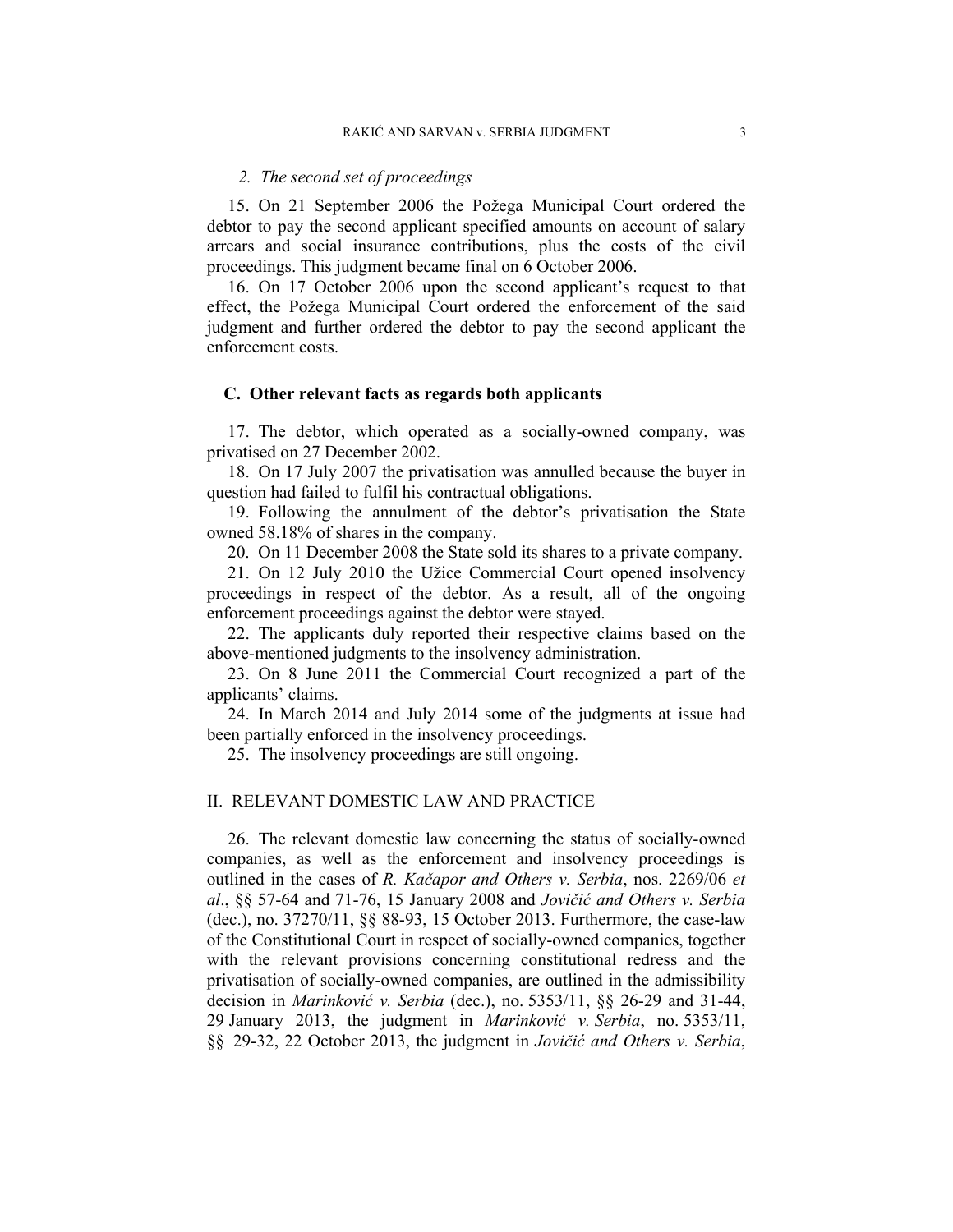nos. 37270/11 et al., §§ 19-24, 13 January 2015, and the decision in *Ferizović v. Serbia* (dec.), no. 65713/13, §§ 12-17, 26 November 2013.

### THE LAW

## I. JOINDER OF THE APPLICATIONS

27. The Court considers that, in accordance with Rule 42 § 1 of the Rules of Court, the applications should be joined, given their common factual and legal background.

## II. ALLEGED VIOLATIONS OF ARTICLES 6 § 1 AND 13 OF THE CONVENTION AND ARTICLE 1 OF PROTOCOL No. 1 TO THE CONVENTION

28. The applicants complained of the respondent State's failure to enforce final court decisions rendered in their favour and of the lack of an effective remedy in that connection. They relied on Articles 6 § 1 and 13 of the Convention and Article 1 of Protocol No. 1, which, in so far as relevant, read as follows:

#### **Article 6 § 1**

"In the determination of his civil rights and obligations ..., everyone is entitled to a fair and public hearing within a reasonable time by an independent and impartial tribunal established by law."

#### **Article 1 of Protocol No. 1**

"Every natural or legal person is entitled to the peaceful enjoyment of his possessions. No one shall be deprived of his possessions except in the public interest and subject to the conditions provided for by law and by the general principles of international law.

The preceding provisions shall not, however, in any way impair the right of a State to enforce such laws as it deems necessary to control the use of property in accordance with the general interest or to secure the payment of taxes or other contributions or penalties."

#### **Article 13**

"Everyone whose rights and freedoms as set forth in [the] Convention are violated shall have an effective remedy before a national authority notwithstanding that the violation has been committed by persons acting in an official capacity."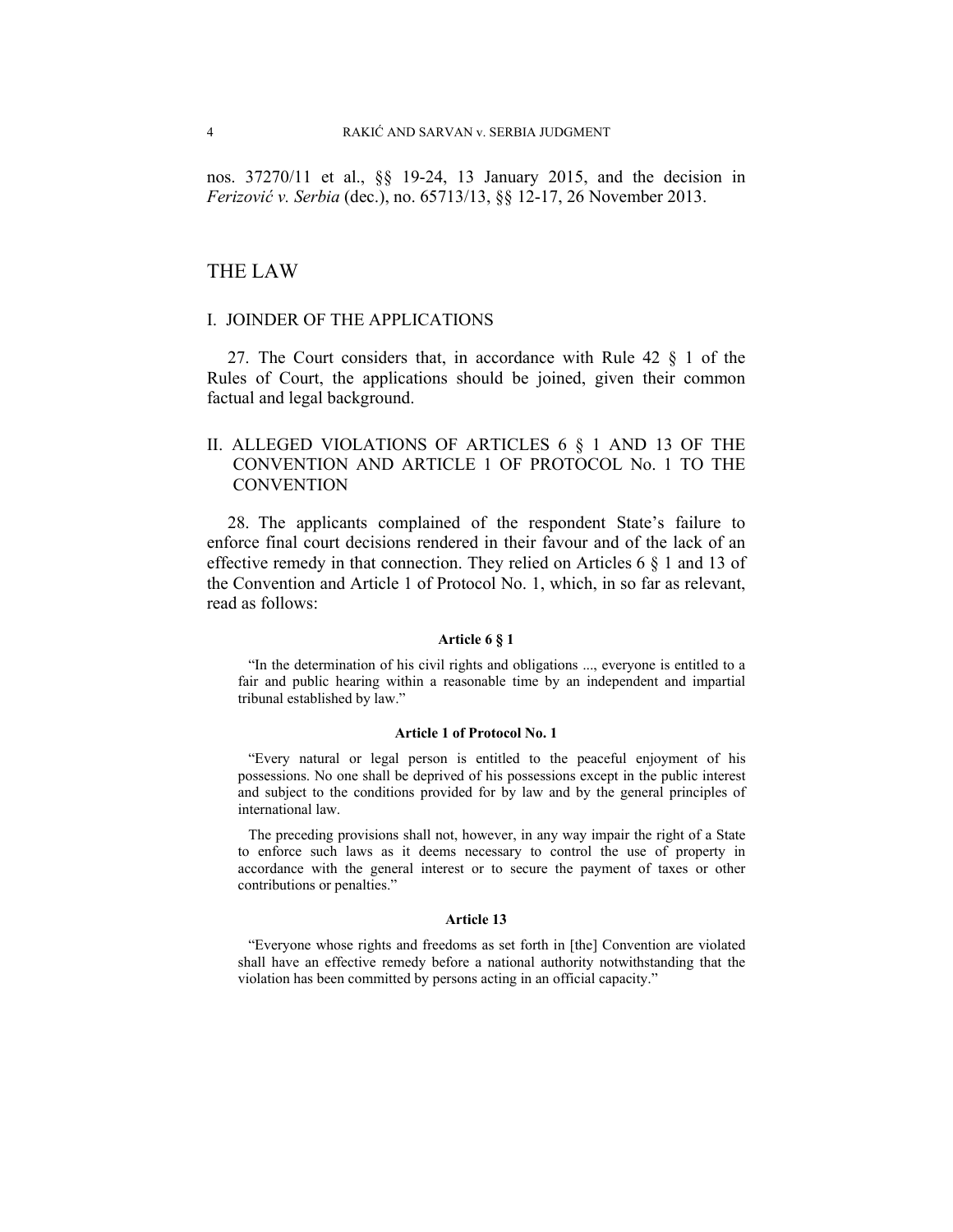#### **A. Admissibility**

29. The Government argued that the applications were incompatible *ratione personae* with the provisions of the Convention since the State could not be held directly responsible for the debts of the debtor company, which was privately owned. Only one court decision under consideration in this case – the court decision of 22 January 2008 in favour of the first applicant – had been rendered during the period when the debtor was under State control.

30. The applicants disagreed.

31. The Court recalls that it has already considered similar arguments and rejected them (see, for example, *Jovičić and Others*, cited above, §§ 36-45). It finds no reason to depart from this approach in the present case. The Court, therefore, decides to reject the Government's objection in this regard.

32. Since the applications are neither manifestly ill-founded within the meaning of Article 35  $\frac{8}{3}$  (a) of the Convention nor inadmissible on any other grounds, they must be declared admissible.

### **B. Merits**

33. The Court notes that the final court judgments rendered in the applicants' favour remain unenforced to the present date.

34. The Court observes that it has frequently found violations of Article 6 § 1 of the Convention and/or Article 1 of Protocol No. 1 to the Convention in cases raising issues similar to those raised in the present case (see *R. Kačapor and Others*, cited above, §§ 115-116 and 120; *Crnišanin and Others v. Serbia,* nos. 35835/05, 43548/05, 43569/05 and 36986/06, §§ 123-124 and 133-134, 13 January 2009*; Rašković and Milunović v. Serbia,* nos. 1789/07 and 28058/07, § 74 and 79, 31 May 2011*;* and *Adamović v. Serbia*, no. 41703/06, § 41, 2 October 2012).

35. Having examined all the material submitted to it, the Court considers that the Government have not put forward any fact or convincing argument capable of persuading it to reach a different conclusion in the present case. There have, accordingly, been violations of Article 6 § 1 of the Convention and of Article 1 of Protocol No. 1.

36. Having reached this conclusion, the Court does not find it necessary to examine essentially the same complaint under Article 13 of the Convention (see *mutatis mutandis*, *Kin-Stib and Majkić v. Serbia*, no. 12312/05, § 90, 20 April 2010).

## III. APPLICATION OF ARTICLE 41 OF THE CONVENTION

37. Article 41 of the Convention provides: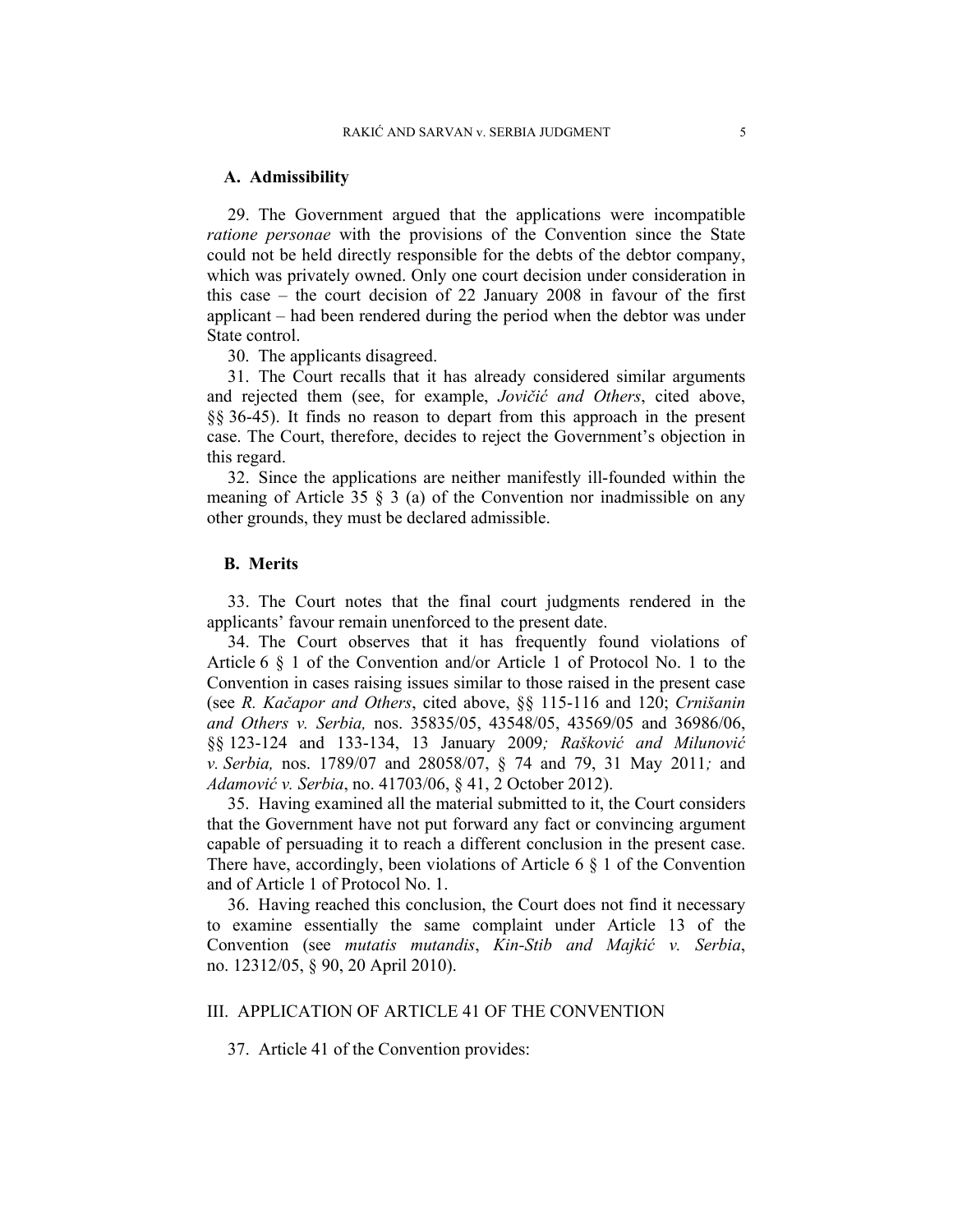"If the Court finds that there has been a violation of the Convention or the Protocols thereto, and if the internal law of the High Contracting Party concerned allows only partial reparation to be made, the Court shall, if necessary, afford just satisfaction to the injured party."

#### **A. Damage, costs and expenses**

38. The applicants each requested that the State be ordered to pay, from its own funds: (i) the sums awarded by the final judgments rendered in their favour, as well as the costs of the enforcement proceedings; (ii) 2,000 euros (EUR) in respect of non-pecuniary damage; and (iii) 45,000 Serbian Dinars (approximately EUR 450) for costs and expenses incurred before the Court.

39. The Government considered EUR 2,000 in respect of non-pecuniary damage, also including the costs of proceedings before the Court, to be sufficient compensation for each applicant.

40. Having regard to the violations found in the present case and its own case-law (*R. Kačapor and Others,* cited above, §§ 123-26, and *Crnišanin and Others*, cited above, § 139), the Court finds that the Government should pay the applicants the sums awarded in the court judgments rendered in their favour, less any amounts which may have already been paid on this basis.

41. As regards non-pecuniary damage, the Court considers that the applicants have suffered some non-pecuniary damage as a result of the violations found in this case. Having regard to its case-law (*Stošić v. Serbia*, no. 64931/10, §§ 66-68, 1 October 2013), the Court awards EUR 2,000 to each applicant. This sum is to cover non-pecuniary damage, costs and expenses.

#### **B. Default interest**

42. The Court considers it appropriate that the default interest rate should be based on the marginal lending rate of the European Central Bank, to which should be added three percentage points.

## FOR THESE REASONS, THE COURT, UNANIMOUSLY,

- 1. *Decides* to join the applications;
- 2. *Declares* the applications admissible;
- 3. *Holds* that there have been violations of Article 6 § 1 of the Convention and Article 1 of Protocol No. 1 to the Convention;